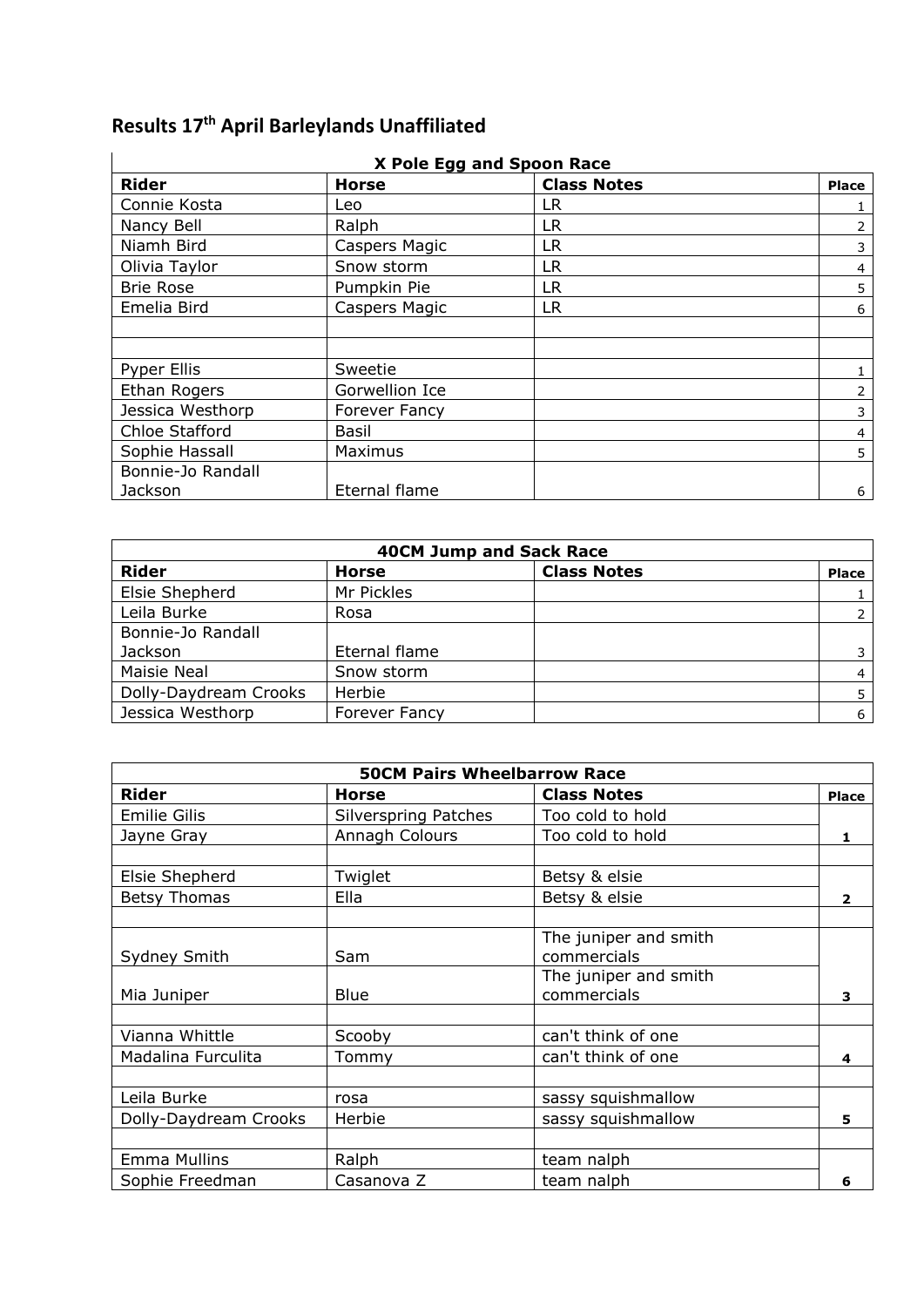| <b>60CM Open</b>      |                       |                    |              |
|-----------------------|-----------------------|--------------------|--------------|
| <b>Rider</b>          | <b>Horse</b>          | <b>Class Notes</b> | <b>Place</b> |
| Chloe Townsend        | Mullaghboy Melody     | н                  |              |
| Veronica Deasy        | Paco                  | Н                  |              |
| <b>Holly Tucker</b>   | Blue Palmer-Jean      | Н                  | 3            |
| Natalie Hands         | Lola                  | Н                  | 4            |
| Ellie Blaber          | Dezigner dream        | Н                  | 5            |
| Ruby Anderson         | Skelwith Atomic Peony |                    |              |
| Chloe Butler          | Oreo                  |                    |              |
| <b>Iviemay Towler</b> | Lilly                 |                    | 3            |
| Leila Burke           | rosa                  |                    | 4            |
| Olivia Rogers         | Gorwellian ice        |                    | 5            |
| Elsie Shepherd        | Mr Pickles            |                    | 6            |

| <b>60CM Walk Trot Canter</b> |                               |                    |              |
|------------------------------|-------------------------------|--------------------|--------------|
| <b>Rider</b>                 | <b>Horse</b>                  | <b>Class Notes</b> | <b>Place</b> |
| Scarlett Kosta               | Harley                        |                    |              |
| Melissa Thorpe               | Fanta                         |                    |              |
| Connie Deguara               | <b>Jack</b>                   |                    |              |
| Robyn Heap                   | <b>Deanshills Distinction</b> |                    |              |
| Sofia Stokes                 | Ace of Spades                 |                    |              |

| 70CM Open             |                              |                    |              |
|-----------------------|------------------------------|--------------------|--------------|
| <b>Rider</b>          | <b>Horse</b>                 | <b>Class Notes</b> | <b>Place</b> |
| Natalie Hands         | Lola                         | H                  |              |
| Danielle Gilis        | Sliverspring patches         | Н                  |              |
| Jayne Gray            | Annagh Colours               | н                  |              |
| Veronica Deasy        | Paco                         | H                  | 4            |
| Ocean Dwyer           | Royal Toby                   |                    |              |
| Bobbi Plenty          | Fernyknap Midnight<br>flight |                    | 2            |
| Olivia Rogers         | Gorwellian ice               |                    | 3            |
| Chloe Butler          | Oreo                         |                    | 4            |
| Leila Burke           | Rosa                         |                    | 5            |
| Dolly-Daydream Crooks | Herbie                       |                    | 6            |

| <b>70CM Bendy Pole Race</b> |                              |                    |              |
|-----------------------------|------------------------------|--------------------|--------------|
| Rider                       | Horse                        | <b>Class Notes</b> | <b>Place</b> |
| Melissa Thorpe              | Balou                        |                    |              |
| Ruby Anderson               | <b>Skelwith Atomic Peony</b> |                    |              |
| Julie Everett               | King of the Flingers         |                    |              |
| Scarlett Kosta              | Kandy                        |                    |              |

| <b>Chase me Charlie</b> |       |                    |       |
|-------------------------|-------|--------------------|-------|
| <b>Rider</b>            | Horse | <b>Class Notes</b> | Place |
| <b>Betsy Thomas</b>     | Ella  |                    |       |